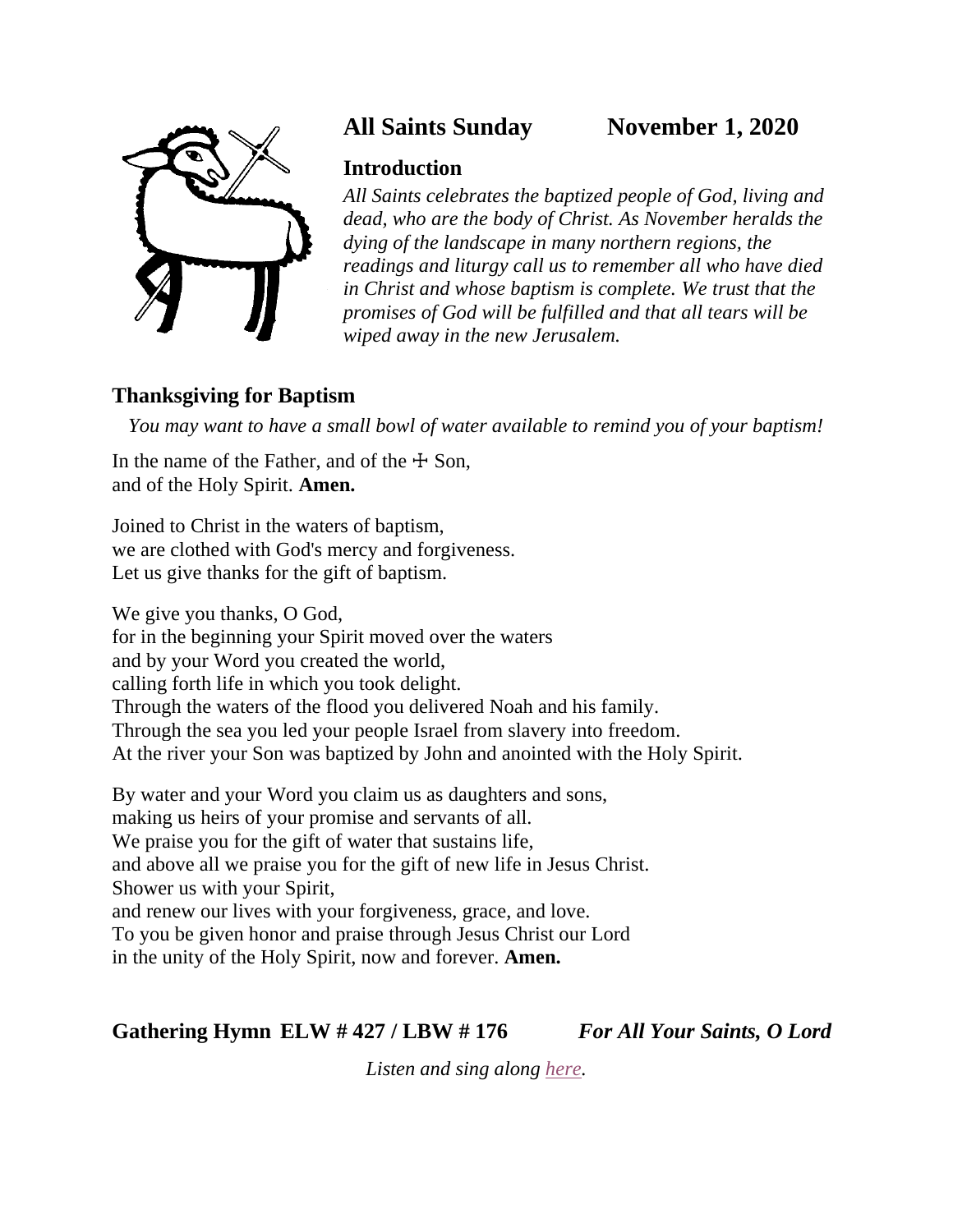### **Prayer of the Day**

Almighty God, you have knit your people together in one communion in the mystical body of your Son, Jesus Christ our Lord. Grant us grace to follow your blessed saints in lives of faith and commitment, and to know the inexpressible joys you have prepared for those who love you, through Jesus Christ, our Savior and Lord, who lives and reigns with you and the Holy Spirit, one God, now and forever. **Amen.**

### **First Reading: Revelation 7:9-17**

*The book of Revelation is written to seven churches in western Asia Minor during a time of great oppression. Today's reading is a response to the question asked in 6:17: "Who is able to stand?" The writer gives the faithful the assurance of God's protection and a vision of victory.*

*Read the text [here.](https://bible.oremus.org/?ql=471187899)*

#### **Psalmody: Psalm 34:1-10, 22**

- <sup>1</sup>I will bless the LORD at all times; the praise of God shall ever be in my mouth.
- 2 **I will glory in the LORD; let the lowly hear and rejoice.**
- $3P$ roclaim with me the greatness of the LORD; let us exalt God's name together.
- 4 **I sought the LORD, who answered me and delivered me from all my terrors.**
- <sup>5</sup>Look upon the LORD and be radiant, and let not your faces be ashamed.
- 6 **I called in my affliction, and the LORD heard me**
- **and saved me from all my troubles.**
- <sup>7</sup>The angel of the LORD encamps around those who fear the LORD and delivers them.
- <sup>8</sup>**Taste and see that the LORD is good; happy are they who take refuge in God!**
- <sup>9</sup>Fear the LORD, you saints of the LORD, for those who fear the LORD lack nothing.
- <sup>10</sup>**The lions are in want and suffer hunger,**

#### **but those who seek the LORD lack nothing that is good.**

- $22$ O LORD, you redeem the life of your servants,
	- and those who put their trust in you will not be punished.

#### **Second Reading: 1 John 3:1-3**

*A saint is one who has been set apart by God for God's purposes. God, out of divine love, set us apart to be the children of God. Our holy hope is that we shall see God as God really is.*

*Read the text [here.](https://bible.oremus.org/?ql=471187845)*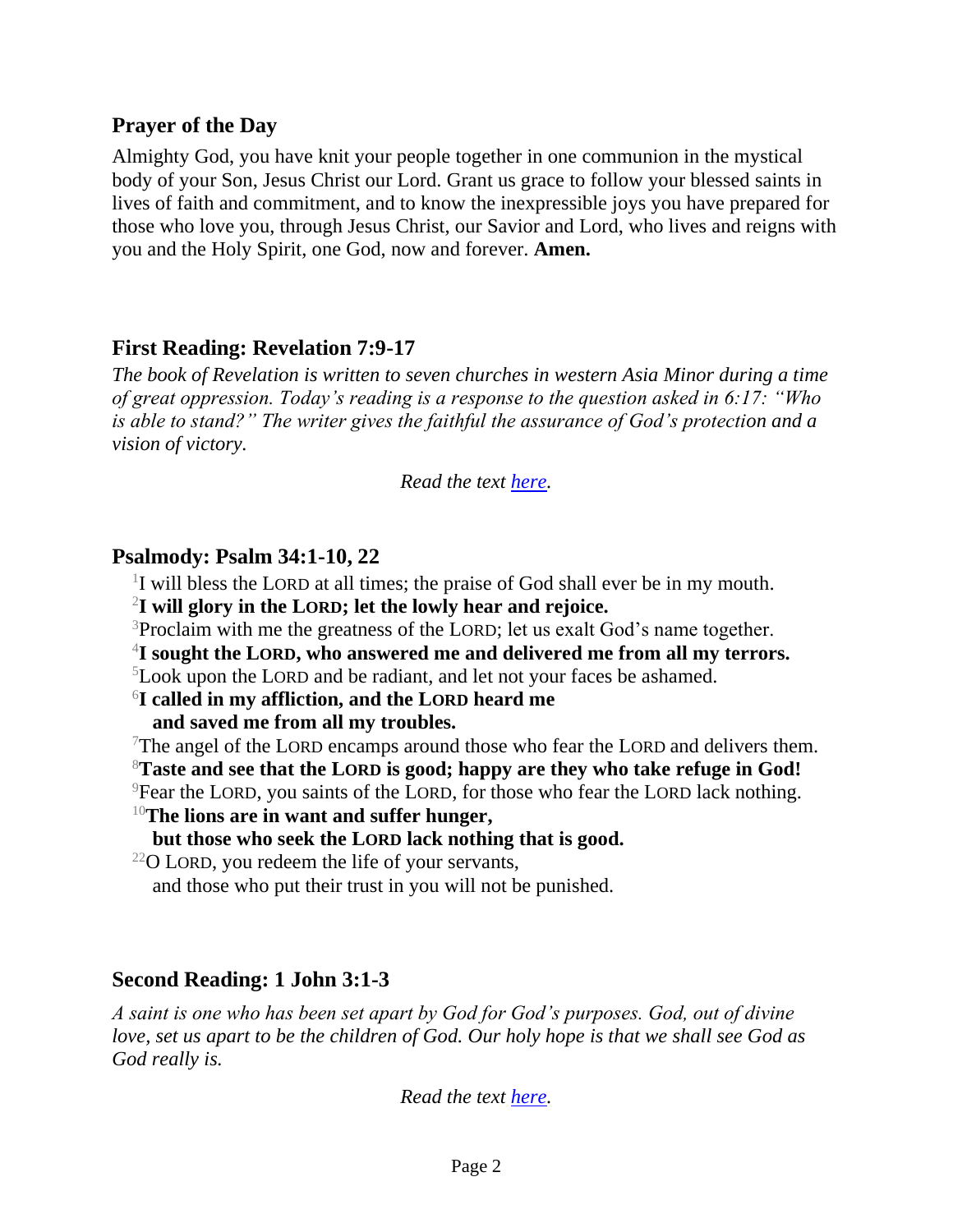### **Gospel: Matthew 5:1-12**

*In the Beatitudes, Jesus provides a unique description of those who are blessed with God's favor. His teaching is surprising and shocking to those who seek wealth, fame, and control over others.*

*Read the text [here.](https://bible.oremus.org/?ql=471187960)*

## **Reflection on the Text**

Jana Strukova, the executive director of the **Mary and Martha Center for Women and Community Care** in Albemarle, asked me recently if she could interview me about my experience during the pandemic. She and I sat down one day this week to talk on camera. You should be able to watch the video of this interview on the Mary and Martha Facebook page sometime soon. Her very first question asked what I have found the most challenging aspect of this time.

My response to her was the grief and loss that many of us have experienced. Not just the sickness and death caused by Covid, or even the loss of jobs or freedom to move about and gather as we please, but the difficulty of grieving after the death of loved ones in this strange time.

Jesus said in the beatitudes which I just read *"Blessed are those that mourn, for they will be comforted."* And I know that is true, because I know that God provides comfort to those who grieve – often times through the words and actions of others. But I am also aware that grief is different during this time.

Our ability to gather in hospital rooms and homes and nursing homes to be with those who are sick and suffering, and in hospice rooms to keep vigil with those we know are dying, is severely limited during the pandemic. Families rarely receive the condolences of friends in funeral homes. The ability to gather safely for large church funerals and to sing the songs of our faith together has seemingly evaporated. And it is nearly impossible for extended families to share a meal after a funeral and tell stories of their loved one's life.

The way we process death and loss as a culture and in our church changed dramatically. Overnight.

Add to that the increased death toll of the pandemic, and the grief that we experience as a congregation, community, and country is simply staggering.

But Jesus did not say "blessed are those who mourn, except in a pandemic or other difficult time." So we can cling to the promise that he gave us – in all circumstances. Those who grieve will be comforted.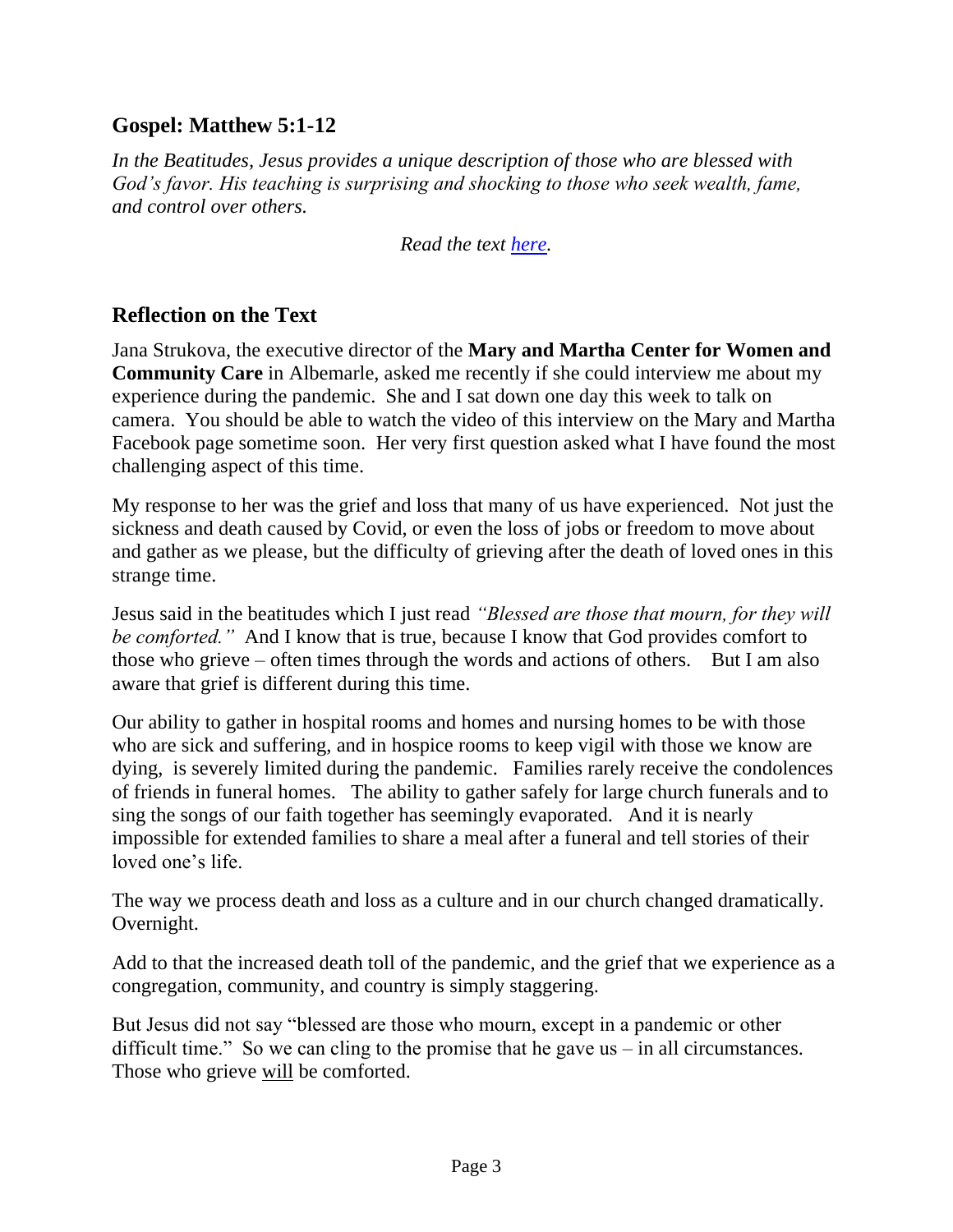While none of us can know from our own experience what lies beyond death, we trust in the promises we find throughout scripture, especially in Jesus' promises to remain with us always and to prepare a place for us for eternity. Those words provide us comfort as we live, even in grief.

The other texts we read today help to provide that comfort, too:

From the reminder in First John that we are loved, even beyond our understanding by a gracious God, who makes us his beloved children in the waters of our baptism. We can live each day of our lives in this world, secure in that love. We trust in God's love now, while we wait to see God in his glory when he is revealed to us fully, in the life to come.

The passage we read from Psalm 34 reminds us to praise God even in difficult times, encourages us with words of hope for rescue in times of trouble, and even gives us words to pray: *"O LORD, you redeem the life of your servants, and those who put their trust in you will not be punished.*"

And from the seventh chapter of Revelation, we read a passage that is frequently quoted at funerals. First, the vision of a great multitude of people from every place in the world, standing before God in great joy singing praise to the Almighty God.

Who are those people in the vision? All who are robed in Christ's righteousness, who have come through the trials of life, and who are securely in God's care for eternity, free from hunger or thirst, pain or suffering.

Those people are us, dear ones. The beloved of God, made holy saints in the waters of our baptism, led through life in faith, forgiven of our failures and sins, protected in every difficulty - including pandemics - and comforted in every time of grief, until we are gathered by the throne of God forever. Amen.

#### **Hymn of the Day ELW # 423** *Shall We Gather at the River*

*Listen and sing along [here.](https://www.youtube.com/watch?v=Y-pf-Jx19Lc)*

#### **Nicene Creed**

*We profess our faith with the whole church in all times and places:*

**We believe in one God, the Father, the Almighty,**

**maker of heaven and earth, of all that is, seen and unseen.**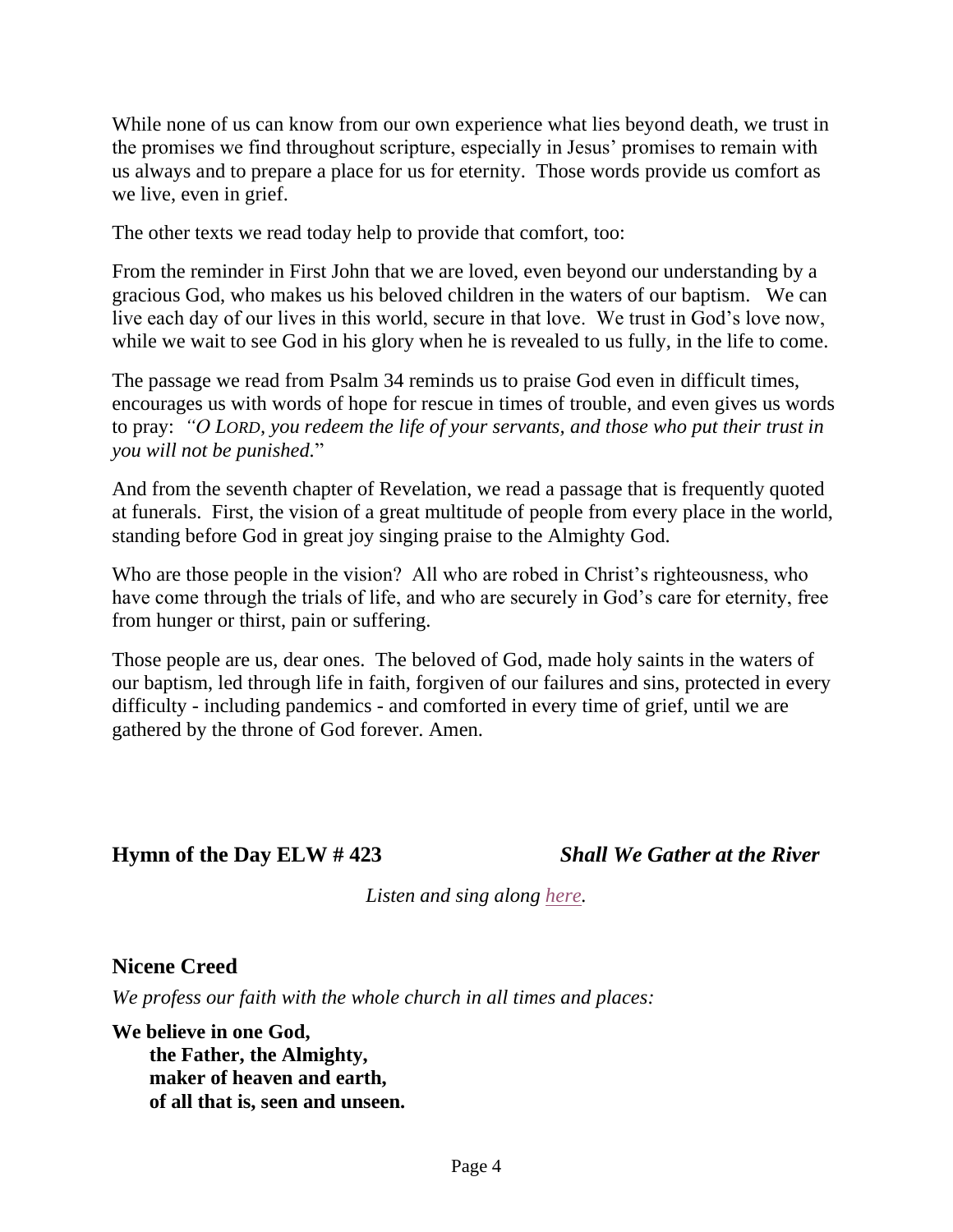**We believe in one Lord, Jesus Christ, the only Son of God, eternally begotten of the Father, God from God, Light from Light, true God from true God, begotten, not made, of one Being with the Father; through him all things were made. For us and for our salvation he came down from heaven, was incarnate of the Holy Spirit and the virgin Mary and became truly human. For our sake he was crucified under Pontius Pilate; he suffered death and was buried. On the third day he rose again in accordance with the scriptures; he ascended into heaven and is seated at the right hand of the Father. He will come again in glory to judge the living and the dead, and his kingdom will have no end. We believe in the Holy Spirit, the Lord, the giver of life,**

**who proceeds from the Father and the Son,\* who with the Father and the Son is worshiped and glorified, who has spoken through the prophets. We believe in one holy catholic and apostolic church. We acknowledge one baptism for the forgiveness of sins. We look for the resurrection of the dead, and the life of the world to come. Amen.**

#### **Prayers of Intercession**

Longing for Christ's reign to come among us, we pray for the outpouring of God's power on the church, the world, and all in need.

#### *A brief silence.*

Lord of all the saints, we praise you for evangelists and martyrs whose sacrifices witness to your gospel across time and space. Inspire us by their courage to carry our faith to new people and places around us. Hear us, O God. **Your mercy is great.**

Lord of every place, the universe proclaims your greatness from generation to generation. Bless the work of naturalists, conservationists, and park rangers who train our attention to the wonders of the world you have made. Hear us, O God. **Your mercy is great.**